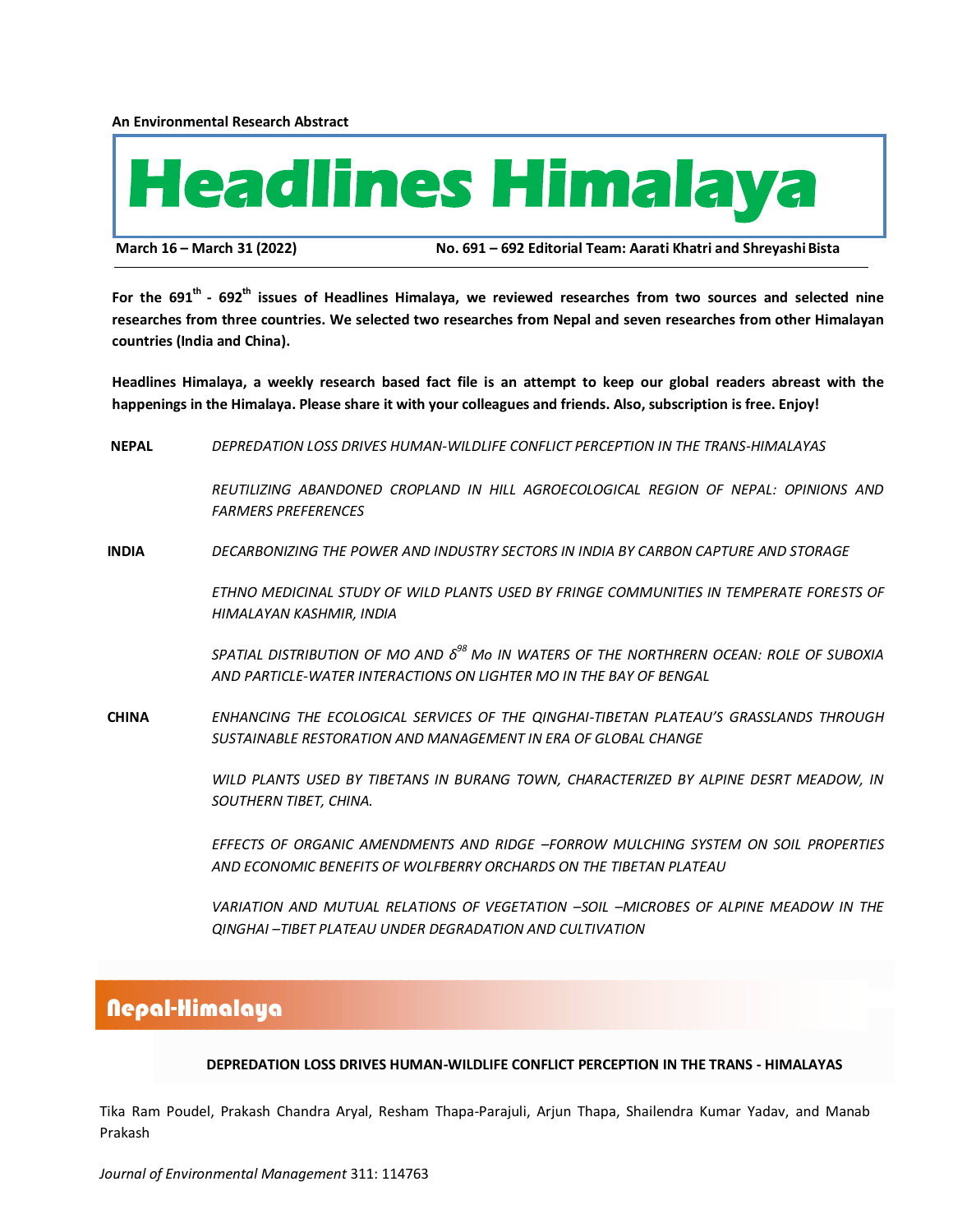Communities in and around protected areas are exposed to a higher level of human-wildlife interactions. The conservation practice with persistently adverse local livelihood outcomes can potentially aggravate such interactions leading to conflict. In our study, we examined how perceptions of HWC have formed in a protected area of the Trans-Himalayas whose conservation program collides with a centuries-long tradition of [transhumance](https://www.sciencedirect.com/topics/earth-and-planetary-sciences/transhumance) [pastoralism.](https://www.sciencedirect.com/topics/earth-and-planetary-sciences/pastoralism) To examine determinants of depredation and how conflict perception has developed there, along with the socioeconomic and ecological interactions underlying those trends, we collected data using household surveys, key informant interviews, and focus group discussions. We employed Poisson-logit maximum-likelihood hurdle, binary logit, and multinomial ordered logit regressions in order to explore the determinants of annual livestock depredation, predator attacks on the shed, and household-level perceptions of HWC, respectively. Depredation and encounters with wildlife were the principal causes of perceived HWC, and depredation caused an average household-level loss of US \$422.5, up to 23.28% of annual income in some households. Predators' attacks on high-quality sheds were relatively infrequent but more common in areas with perceived habitat degradation. Social customs, pastoral practices, and the present compensation mechanism were identified as being antithetical to conflict reduction and sustainable pastureland management. Further analysis revealed that a diversity of livelihoods, however, lowered conflict perception formation. The identified socio-ecological factors will continue to increase depredation, exacerbate perceived HWC, and degrade pastureland unless local conservation authorities take appropriate [remedial measures.](https://www.sciencedirect.com/topics/engineering/remedial-measure)

For Further Reading:<https://doi.org/10.1016/j.jenvman.2022.114763>

## **REUTILIZING ABANDONED CROPLAND IN HILL AGROECOLOGICAL REGION OF NEPAL: OPTIONS AND FARMER'S PREFERENCES**

Yuba Raj Subedi, Paul Kristiansen, and Oscar Cacho

#### *Land use Policy* 117: 106082

Despite the looming scarcity of [agricultural land](https://www.sciencedirect.com/topics/agricultural-and-biological-sciences/arable-land) and rapidly growing demand for food and biofuel globally, more agricultural lands are being abandoned from farming than are being converted to agriculture. Therefore, there is increasing interest in reutilising abandoned croplands to mitigate the undesirable impacts of abandonment and address global challenges such as food insecurity, arable land scarcity and [agrobiodiversity](https://www.sciencedirect.com/topics/agricultural-and-biological-sciences/agricultural-biodiversity) loss. Although a number of studies have examined the extent, drivers and impacts of abandonment at various temporal and spatial scales, few studies have investigated the dynamics and potential pathways for reutilising abandoned cropland. This study addressed this knowledge gap by analysing potential reutilisation options of abandoned croplands, considering the influence of socio-economic factors on farmer preferences for reutilisation options, and assessing the conditions that would create an enabling environment for productive reutilisation. Using a mixed methods approach, quantitative data was collected through a survey of 374 households and qualitative data from six focus group discussions in three districts of the Hill agro ecological region of Nepal. The majority of farmers, regardless of abandoned cropland holdings, considered that abandoned croplands should be reutilised. The farmers identified seven options (Cash cropping, [Fruit crop](https://www.sciencedirect.com/topics/agricultural-and-biological-sciences/fruit-crops) farming, Spice and [medicinal](https://www.sciencedirect.com/topics/agricultural-and-biological-sciences/medicinal-crop)  [crop](https://www.sciencedirect.com/topics/agricultural-and-biological-sciences/medicinal-crop) farming, Fodder tree [plantation,](https://www.sciencedirect.com/topics/agricultural-and-biological-sciences/plantations) Cereal cropping, [Woodlot](https://www.sciencedirect.com/topics/agricultural-and-biological-sciences/woodlot) plantation and Mixed subsistence farming) for reutilising of abandoned croplands. Farmers'preference was comparatively higher for high value and cash-generating options for the reutilisation. Despite the dominance of traditional mixed [subsistence farming](https://www.sciencedirect.com/topics/agricultural-and-biological-sciences/subsistence-agriculture) in the area, the majority of farmers did not consider this system as a viable option for reutilisation. Structural and institutional factors, as well as labour constraints, were found important to create an enabling environment that motivates farmers for the reutilisation. Farmers' greater preference for cash-generating options implies that the promotion of market-oriented farming on abandoned croplands could help to minimise abandonment and revitalise the Nepalese [agricultural sector.](https://www.sciencedirect.com/topics/social-sciences/agricultural-sector) The findings are relevant to other regions of the globe that have experienced cropland abandonment.

For Further Reading:<https://doi.org/10.1016/j.landusepol.2022.106082>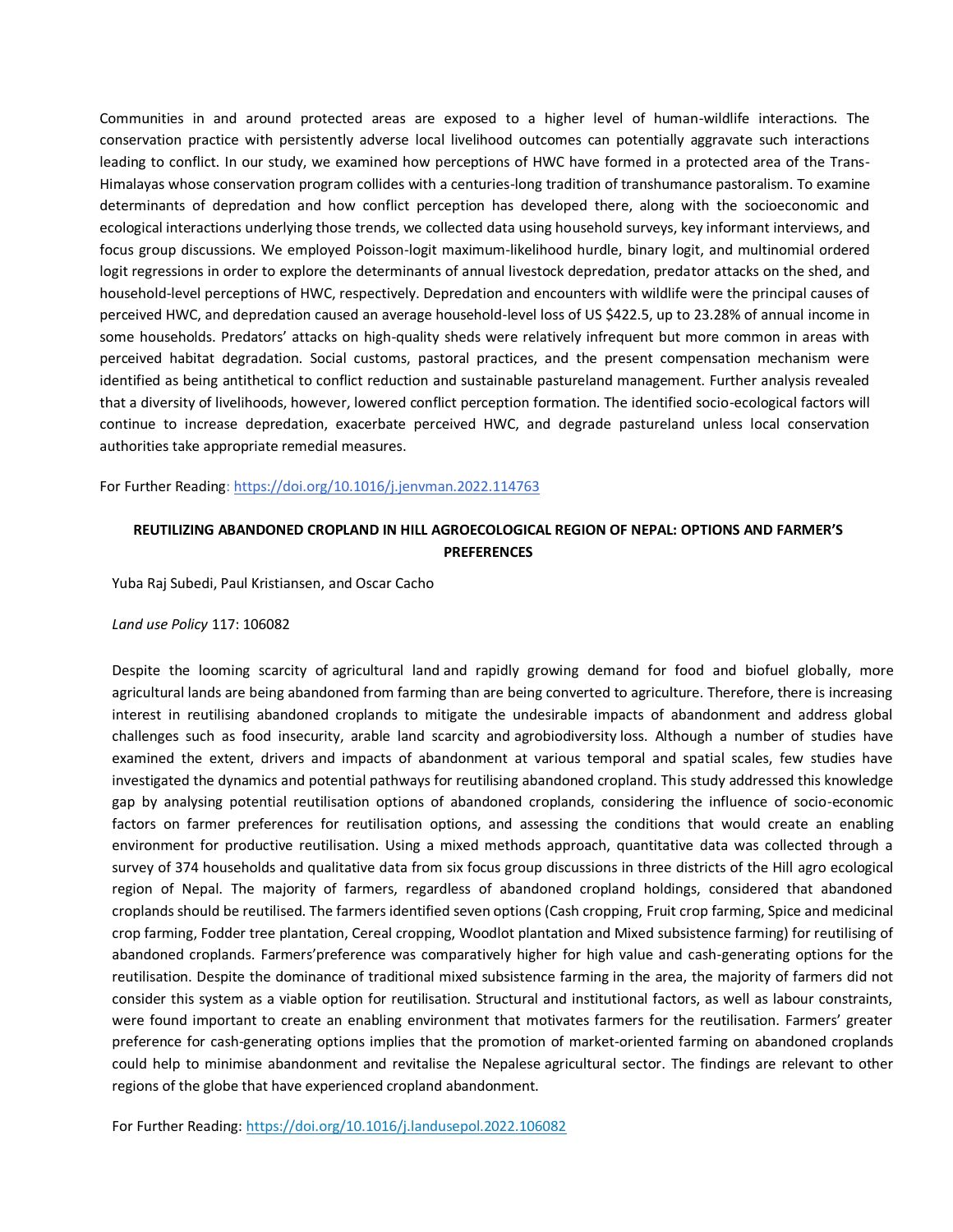# India-Himalaya

### **DECARBONIZING THE POWER AND INDUSTRY SECTORS IN INDIA BY CARBON CAPTURE AND STORAGE**

Kai Zhang, Hon Chung Lau, Harsha Kumar Bokka, and Nanji J. Hadia

### *Energy* 249: 123751

In this paper, we evaluate opportunities to mitigate  $CO<sub>2</sub>$  emission from the power and industry sectors of India by carbon [capture and storage.](https://www.sciencedirect.com/topics/engineering/carbon-capture-and-storage) Results show that the total  $CO<sub>2</sub>$  emission from 630 power and industrial plants is 1.7 Gtpa. Of this, 0.9 Gtpa comes from power plants and 0.8 Gtpa from industry plants. There is 416.2 Gt of  $CO<sub>2</sub>$  storage capacity (mid case scenario) in India, enough to store 237 years of emission. Of this, 412.7 Gt (99%) comes from saline aquifers in 22 [sedimentary basins,](https://www.sciencedirect.com/topics/engineering/sedimentary-basin) 1.9 Gt (0.44%) from six major gas fields, and 1.7 Gt (0.41%) from 37 major oil fields. The total mid CO<sub>2</sub>-enhanced oil recovery potential in India is 500  $\times$  10<sup>6</sup> m<sup>3</sup> with the biggest potential found in the following oil fields: Mumbai High (231 × 10<sup>6</sup> m<sup>3</sup>), Gandhar (13 × 10<sup>6</sup> m<sup>3</sup>), Mangala (17 × 10<sup>6</sup> m<sup>3</sup>) and Nahorkatiya (24 × 10<sup>6</sup> m<sup>3</sup>) in the states of Gujarat, Maharashtra, [Rajasthan](https://www.sciencedirect.com/topics/engineering/rajasthan) and Assam, respectively. Results of a CO<sub>2</sub> source-sink mapping exercise show that in most cases,  $CO<sub>2</sub>$  source-sink distance is less than 500 km, and many cases less than 100 km.

For Further Reading: <https://doi.org/10.1016/j.energy.2022.123751>

## **ETHNOMEDICINAL STUDY OF WILD PLANTS USED BY FRINGE COMMUNITIES IN TEMPERATE FORESTS OF HIMALAYAN KASHMIR, INDIA.**

Shaista Khan, T.H. Masoodi, M.A. Islam, A.A. Wani, and A.A. Gatto

*Phytomedicine Plus* 2: 100251

This paper represents the ethnomedicinal information regarding the traditional use of wild medicinal plants in the Sindh Forest Division and its utilization to cure different ailments by fringe people which has not been fully documented. The objective of the study was to explore and document the traditional knowledge of wild plant species used by forest fringe communities of the Sindh Forest Division of Union Territory Jammu and Kashmir, India. The ethnomedicinal data was collected from 111 household respondents including traditional *Hakims* selected by multi-stage random sampling method from the study area. With the help of a well-structured pre-tested interview schedule, data on the local (Kashmiri) names of the wild medicinal plants, their therapeutic uses, plant parts used, method of preparation and mode of administration to patients were obtained. A total of 82 medicinal plant species belonging to 76 genera and 52 families were used by fringe communities to treat various ailments. Among all the medicinal plants, *[Artemisia absinthium](https://www.sciencedirect.com/topics/medicine-and-dentistry/artemisia-absinthium)* shows the highest Relative Frequency of Citation value (0.89) whereas *Dioscorea deltoidea* possess the lowest Relative Frequency of Citation value of 0.03. The forest fringe communities possess abundant information on the wild medicinal plants and their specific properties for curing different diseases. This ethnomedicinal survey on the diversity and traditional knowledge of medicinal plants can provide new insights towards the discovery and development of new drugs.

For further reading[: https://doi.org/10.1016/j.phyplu.2022.100251](https://doi.org/10.1016/j.phyplu.2022.100251)

## **SPATIAL DISTRIBUTION OF MO AND δ <sup>98</sup> Mo IN WATERS OF THE NORTHRERN INDIAN OCEAN: ROLE OF SUBOXIA AND PARTICLE - WATER INTERACTIONS ON LIGHTER MO IN THE BAY OF BENGAL**

Vineet Goswami, Sunil K. Singh, Ravi Bhusan, and Vinai K. Rai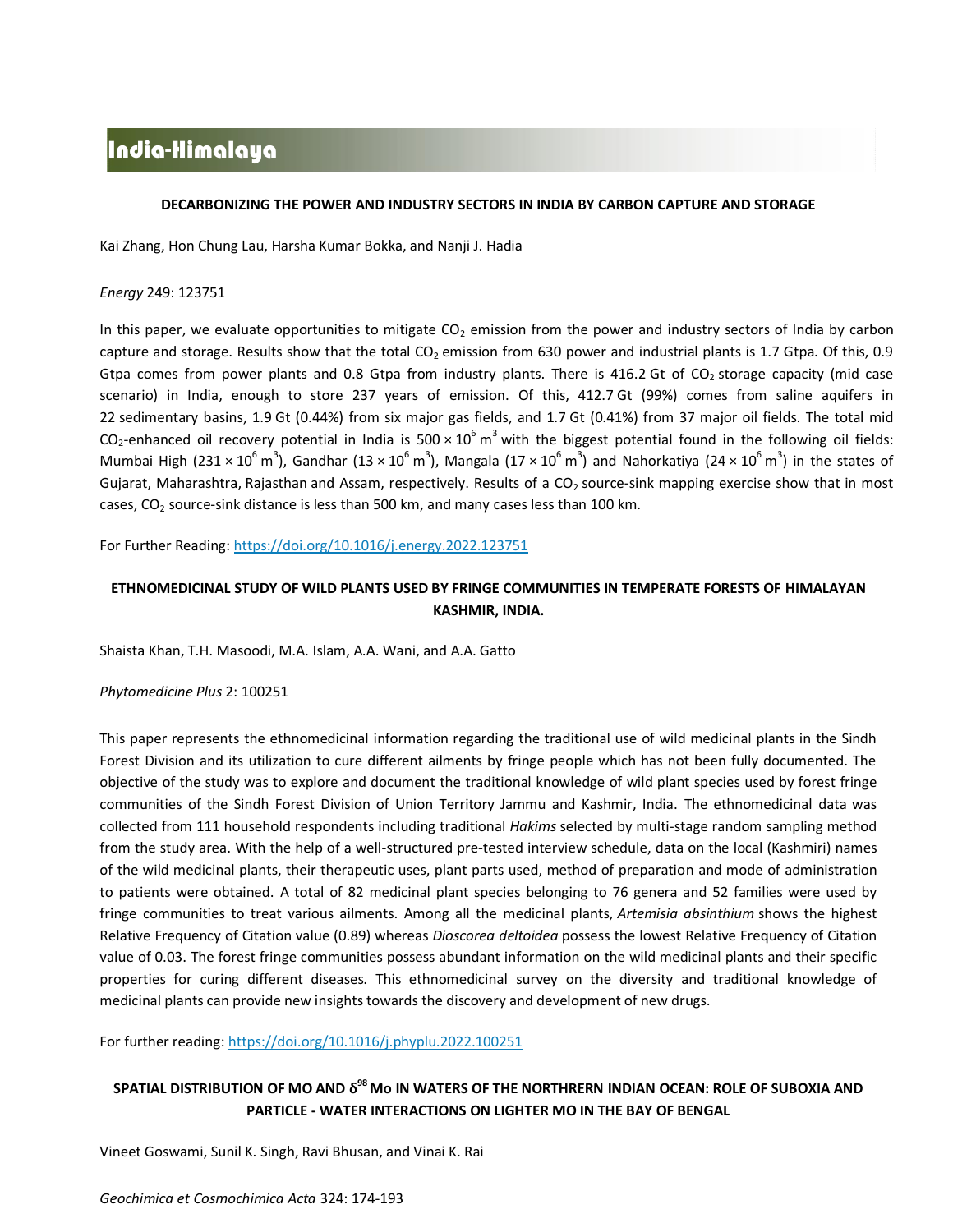The dissolved Mo concentrations and Mo [isotopic composition](https://www.sciencedirect.com/topics/earth-and-planetary-sciences/isotopic-composition) ( $\delta^{98}$ Mo) have been determined in the water column of the northern Indian Ocean to assess the impact of water column anoxia/suboxia, seasonal hypoxia, and enormous riverine [particulate fluxes](https://www.sciencedirect.com/topics/earth-and-planetary-sciences/particulate-flux) from the Ganga-Brahmaputra river system on [Mo isotope](https://www.sciencedirect.com/topics/earth-and-planetary-sciences/molybdenum-isotopes) composition of seawater. All the samples collected from the Arabian Sea and the central and southern Bay of Bengal display conservative and uniform Mo concentrations and  $\delta^{98}$ Mo, 112 ± 2 nmol/kg, and 2.25 ± 0.13‰, respectively, similar to the other global oceanic basins. Overall, this study suggests no modification in both Mo concentrations and Mo isotopic composition in the water columns of the Arabian Sea and the open ocean locations of the Bay of Bengal under the influence of suboxic/denitrifying conditions and high primary productivity. However, we report, for the first time, lighter Mo isotope composition in the water column of the northern coastal Bay of Bengal. These waters from the northern Bay of Bengal [continental margin](https://www.sciencedirect.com/topics/earth-and-planetary-sciences/continental-shelf) show significantly depleted/lighter  $\delta^{98}$ Mo (average = 1.64 ± 0.42‰; 1 $\sigma$ ) than the global open ocean average value, with conservative Mo concentrations. In addition,  $\delta^{98}$ Mo of bulk sediments and leachable Fe-Mn oxyhydroxide phases from this region show a lower δ<sup>98</sup>Mo than the overlying water column, with the bulk sediments containing ~ 5–11% of leachable Mo fraction adsorbed on Fe-Mn oxyhydroxide fraction. Intermediate water anoxia/suboxia in this region extends up to the sediment– water interface. The depletion in  $\delta^{98}$ Mo in the northern coastal Bay of Bengal waters could result from the in situ release of relatively lighter Mo from the reductive dissolution of Fe-Mn oxyhydroxide phases adsorbed on [suspended particulate](https://www.sciencedirect.com/topics/earth-and-planetary-sciences/suspended-particulate-matter)  [matter.](https://www.sciencedirect.com/topics/earth-and-planetary-sciences/suspended-particulate-matter) Repeated cycles of deposition and reductive dissolution of sedimentary Fe-Mn oxyhydroxide phases in the shelf/slope regions could supply lighter Mo to the [porewaters.](https://www.sciencedirect.com/topics/earth-and-planetary-sciences/porewater) Furthermore, the subsequent diffusion/advection of these porewaters to the water column and/or dissolution of Fe-Mn oxyhydroxide phases in the suboxic water column could supply lighter Mo to the waters of the northern coastal Bay of Bengal.

For further reading[: https://doi.org/10.1016/j.gca.2022.03.010](https://doi.org/10.1016/j.gca.2022.03.010)

# China Himalaya

## **ENHANCING THE ECOLOGICAL SERVICES OF THE QINGHAI - TIBETAN PLATEAU'S GRASSLANDS THROUGH SUSTAINABLE RESTORATION AND MANAGEMENT IN ERA OF GLOBAL CHANGE**

Shikui Dong, Zhanhuan Shang, Jixi Gao, and Randall Boone

### *Agriculture, Ecosystem and Environment* 326: 107756

Massive grasslands on the Qinghai-Tibetan Plateau (QTP) provide vital ecosystems services, which have been decreased by [land degradation](https://www.sciencedirect.com/topics/earth-and-planetary-sciences/land-degradation) associated with global change. Effective efforts and actions of restoration and management are required to promote the [sustainable development](https://www.sciencedirect.com/topics/earth-and-planetary-sciences/environmental-impact-assessment) of these [grassland ecosystems](https://www.sciencedirect.com/topics/earth-and-planetary-sciences/grassland-ecosystem) with global importance. This special issue collected numerous papers to address share the innovative theoretical foundations and practical approaches for restoring and protecting QTP's grassland ecosystems in the era of global change. The findings from the collected papers of this special issue stated that the ecosystems services of the QTP's grasslands are declining due to weakened interfaces among soil, plant and grazing animals in the QTP's grassland ecosystems by climate and [land use changes.](https://www.sciencedirect.com/topics/earth-and-planetary-sciences/land-use-change) Applicable actions such as [climate change mitigation](https://www.sciencedirect.com/topics/earth-and-planetary-sciences/climate-change-mitigation) and adaptation, close-to-nature restoration, [rotational grazing](https://www.sciencedirect.com/topics/agricultural-and-biological-sciences/rotational-grazing) regime with moderate [grazing](https://www.sciencedirect.com/topics/agricultural-and-biological-sciences/grazing-intensity)  [intensity](https://www.sciencedirect.com/topics/agricultural-and-biological-sciences/grazing-intensity) should be taken to enhance the ecosystem services through rebuilding rational soil-plant-animal interfaces.

For further reading: <https://doi.org/10.1016/j.agee.2021.107756>

## **WILD PLANTS USED BY TIBETANS IN BURANG TOWN, CHARACTERIZED BY ALPINE DESERT MEADOW, IN SOUTHWESTERN TIBET, CHINA**

Xiaoyong Ding, Changan Guo, Xiong Zhang, Jing Li, Yixue Jiao, Haowen Feng, and Yuhua Wang

#### *Agronomy* 12: 704

This study documented the wild plants used by Tibetans and the related traditional knowledge in Burang Town (Karnali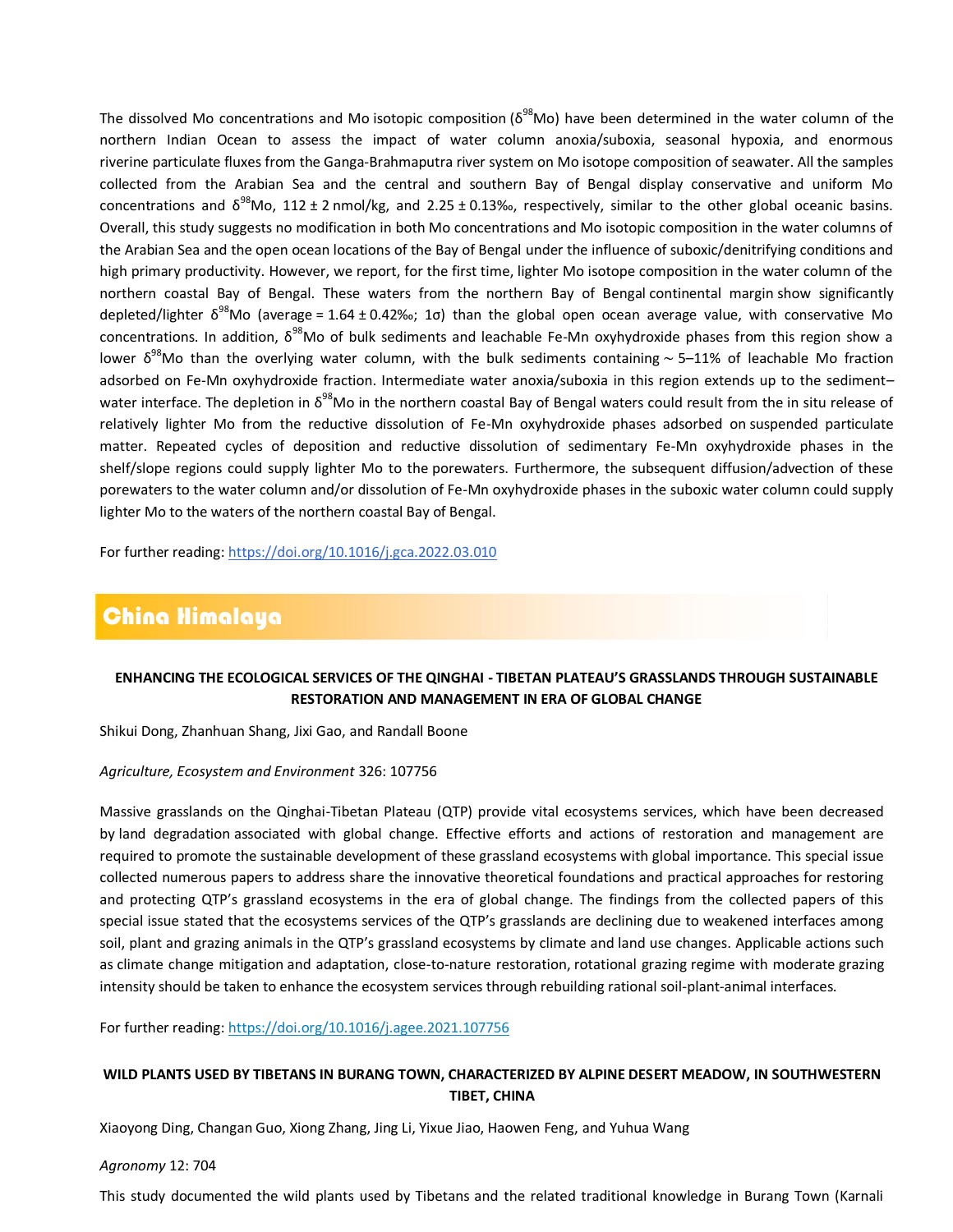River Valley). Ethnobotanical surveys, including semi-structured interviews and participatory observations, were conducted in five Tibetan communities in July 2020 and August 2021. The informant consensus factor (*ICF*) and cultural importance index (*CI*) were used for data analyses. In total, 76 wild species belonging to 58 genera and 30 families were determined to be used. These included 26 edible, 29 medicinal, 34 fodder, 21 fuel, 17 incense, three economic, three dye, two ritual, two handicraft, and one species for tobacco plants species; many of these have multiple uses. The top five important plants are *Carum carvi* (*CI* = 1.88), *Hippophae tibetana* (*CI* = 1.45), *Rheum moorcroftianum* (*CI* = 0.87), *Urtica dioica* (*CI* = 1.45) and *Chenopodium album* (*CI* = 0.75). Of the wild plant species used, 53 were recorded in croplands and 25 were found in alpine pastures. This pattern of use is influenced by local livelihood patterns and culture. Plants in highland cropland have diverse ethnobotanical values that are often overlooked. These findings will inform strategies and plans for local communities and governments to sustainably use and protect plants at high altitudes

For further reading**:** <https://doi.org/10.3390/agronomy12030704>

### **EFFECTS OF ORGANIC AMENDMENTS AND RIDGE – FURROW MULCHING SYSTEM ON SOIL PROPERTIES AND ECONOMIC BENEFITS OF WOLFBERRY ORCHARDS ON THE TIBETAN PLATEAU**

Chenxiao Duan, Jifei Chen, Jiabei Li, Hao Feng, Shufang Wu, Qingtao Meng, and Kadambot H.M. Siddique

### *Science of The Total Environment* 827: 154317

[Water scarcity](https://www.sciencedirect.com/topics/earth-and-planetary-sciences/water-scarcity) and low [soil fertility](https://www.sciencedirect.com/topics/earth-and-planetary-sciences/soil-fertility) severely constrain crop growth and sustainable agricultural productivity on the Tibetan Plateau. Organic amendments and ridge–furrow mulching system (RFMS) are widely used to improve soil moisture, [soil](https://www.sciencedirect.com/topics/earth-and-planetary-sciences/soil-structure)  [structure,](https://www.sciencedirect.com/topics/earth-and-planetary-sciences/soil-structure) and crop production in arid and semi-arid areas. However, their combined effects on soil [physicochemical](https://www.sciencedirect.com/topics/earth-and-planetary-sciences/physicochemical-property)  [properties](https://www.sciencedirect.com/topics/earth-and-planetary-sciences/physicochemical-property) and economic benefits of wolfberry (*Lycium barbarum* L*.*) on the Tibetan Plateau remain unclear. A two-year field experiment was undertaken to evaluate the combined effects of organic amendments and RFMS on soil water, soil structure, soil saturated [hydraulic conductivity,](https://www.sciencedirect.com/topics/earth-and-planetary-sciences/hydraulic-conductivity) soil organic carbon (SOC), total nitrogen (TN), and economic benefits on wolfberry. Four cultivation practices were established: traditional flat plot with mulching (FP), traditional flat plot with mulching and organic amendment (FPOA), ridge–furrow planting with mulching (RF), and ridge–furrow planting with mulching and organic amendment (RFOA). The organic amendment and RFMS treatments had higher [soil water](https://www.sciencedirect.com/topics/earth-and-planetary-sciences/soil-water-storage)  [storage](https://www.sciencedirect.com/topics/earth-and-planetary-sciences/soil-water-storage) (SWS) and soil desiccation index (SDI) than the FP treatment in both growing seasons, especially at 20–60 cm soil depth. In addition, organic amendment significantly decreased soil bulk density by 6.4% and increased soil saturated hydraulic conductivity by 16.8% in the 0–60 cm soil layer, respectively, and improved the proportion of larger [soil](https://www.sciencedirect.com/topics/earth-and-planetary-sciences/soil-aggregate)  [aggregates](https://www.sciencedirect.com/topics/earth-and-planetary-sciences/soil-aggregate) (0.02–2 mm) by 10.8% in the 0–40 cm soil layer. Furthermore, the RFOA treatment significantly improved [SOC](https://www.sciencedirect.com/topics/earth-and-planetary-sciences/organic-carbon) and TN contents at 0–60 cm soil depth by 47.7% and 19.4%, respectively, relative to FP. The measured soil properties were highly correlated with wolfberry yield and [water use efficiency](https://www.sciencedirect.com/topics/earth-and-planetary-sciences/water-use-efficiency) over 2 years. In particular, the RFOA treatment had higher crop yield and economic benefit than the other treatments due to the more favorable soil environment. Therefore, the RFOA treatment could be a sustainable and efficient cultivation practice for alleviating [drought](https://www.sciencedirect.com/topics/earth-and-planetary-sciences/drought-stress)  [stress,](https://www.sciencedirect.com/topics/earth-and-planetary-sciences/drought-stress) improving soil properties, and increasing economic benefit on the Tibetan Plateau.

For further reading[: https://doi.org/10.1016/j.scitotenv.2022.154317](https://doi.org/10.1016/j.scitotenv.2022.154317)

## **VARIATION AND MUTUAL RELATIONS OF VEGETATION – SOIL – MICROBES OF ALPINE MEADOW IN THE QINGHAI – TIBET PLATEAU UNDER DEGRADATION AND CULTIVATION**

Yueju Zhang, Mingjun Ding, Hua Zhang, Nengyu Wang, Fan Xiao, Ziping Yu, Peng Huang, and Fu Zou

### *[Land](https://econpapers.repec.org/article/gamjlands/)* 11: 396

Artificial cultivation had been applied to recover the meadow suffering from serious degradation in the Qinghai–Tibet Plateau. Studies focusing only on the changes in vegetation, soil and microbes along the meadow degradation were insufficient, and artificial cultivation as an important part of succession was always neglected. Here, the variables of